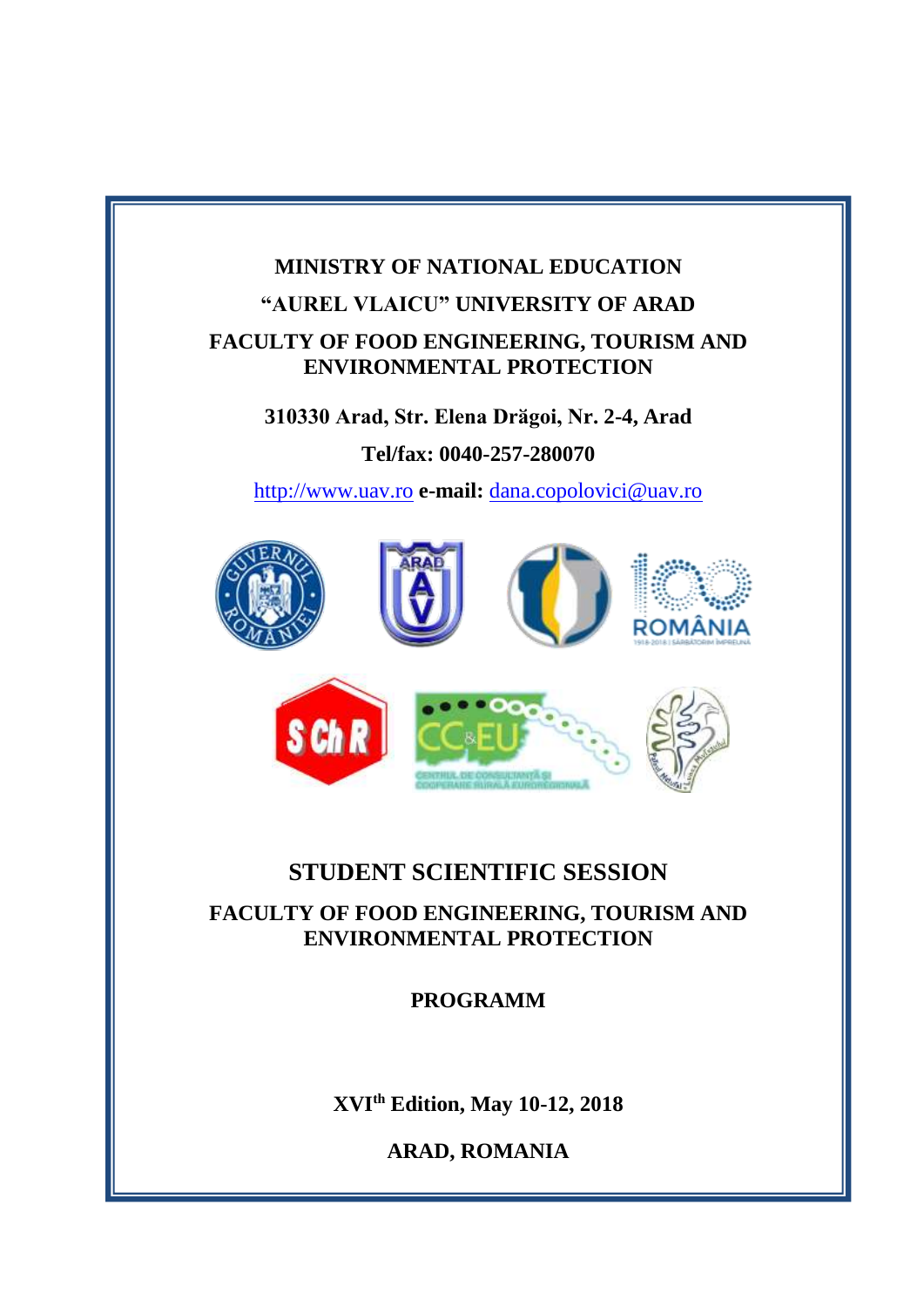# STUDENT SCIENTIFIC SESSION

# FACULTY OF FOOD ENGINEERING, TOURISM AND ENVIRONMENTAL PROTECTION **"AUREL VLAICU" UNIVERSITY OF ARAD**

XVIth Edition, May 10-12, 2018

## PROGRAMM

LOCATION: "Aurel Vlaicu" University of Arad, building M, Faculty of Food Engineering,

Tourism and Environmental Protection, Elena Drăgoi Str., no. 2-4, A2, Code 310 330, Arad.

#### **Thursday, May 10, 2018**

Participant's arrival.

Accommodation at Akademos Hotel, Ecaterina Teodoroiu St, Nr. 3, Arad (in Parcul Reconcilierii).

19.00 Welcome dinner at Akademos Restaurant

### **Friday, May 11, 2018**

08.00-09.00 Students registration

### 09.00-09.20 **WELCOME SPEECH**  Rector of "Aurel Vlaicu" University of Arad: Prof. Dr. Ec. Eng. Ramona LILE, Vicerector of "Aurel Vlaicu" University of Arad: Prof. Dr. Codruta STOICA Dean of Faculty of Food Engineering, Tourism and Environmental Protection: Assoc. Prof. Dr. Eng. Virgiliu **CIUTINA** Director of Department of Technical and Natural Sciences: Assoc Prof. Dr. Eng. Monica LUNGU

#### **SECTION I Engineering and Environmental Science Environmental Protection Biodiversity Health**

Chairman: Prof. dr. Florentina Munteanu Prof. dr. hab. Lucian Copolovici

09.20-09.30 OP 1 INDUCTION OF SYSTEMIC RESISTANCE TO *BOTRYTIS CINEREA* IN TOMATO Elisabeta Balteș, Ovidiu Matei, Florina Copaciu, Andrea Bunea University of Agricultural Sciences and Veterinary Medicine, Cluj-Napoca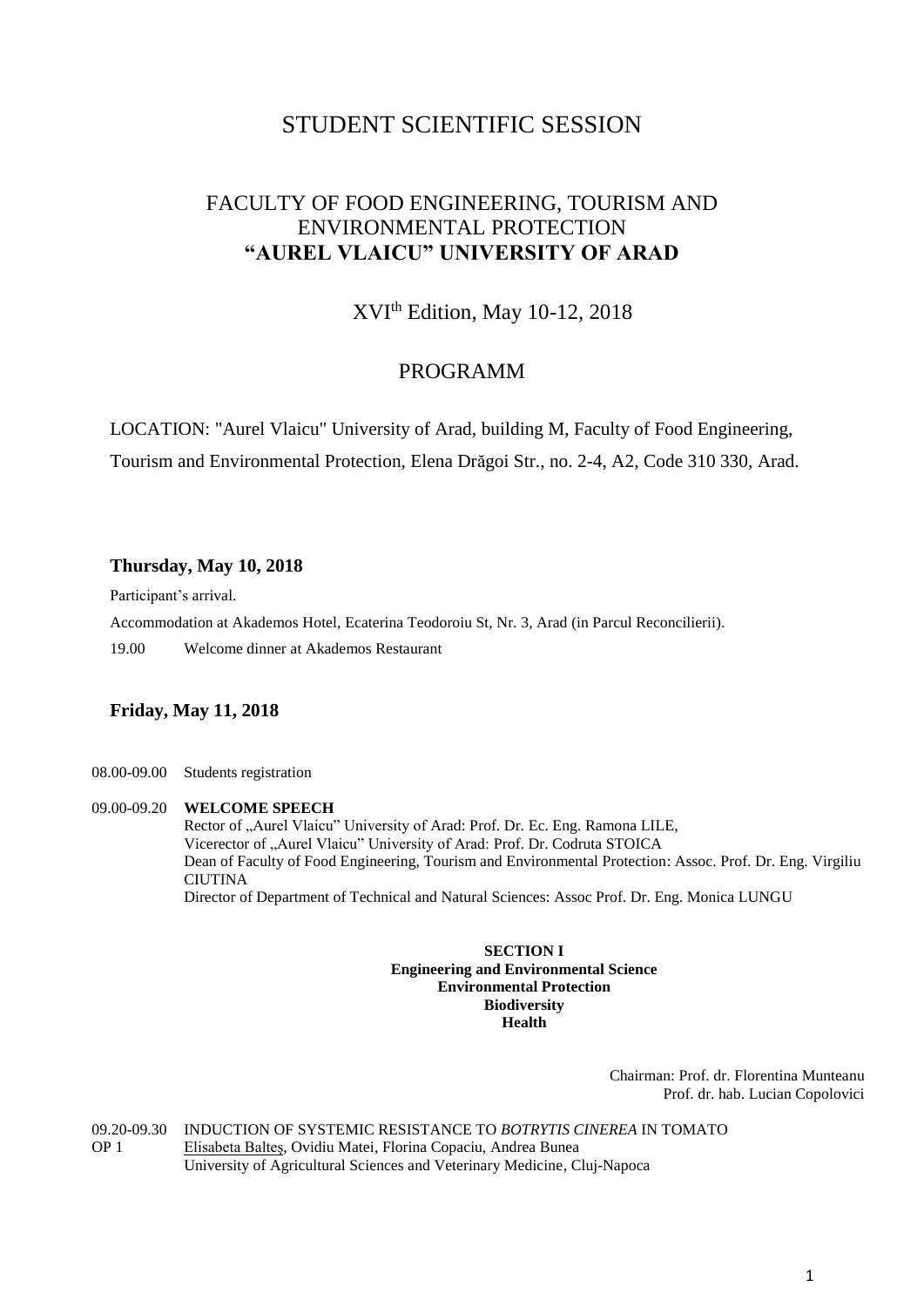- 09.30-09.40  $OP<sub>2</sub>$ THE HEAVY METALS IN MEAT BY AREA Carmen-Alina Moldovan, Aurelia Coroian University of Agricultural Sciences and Veterinary Medicine, Cluj-Napoca
- 09.40-09.50 OP 3 THE IMPACT OF HUMAN ACTIVITIES ON MUREȘ FLOODPLAIN NATURAL PARK HABITATS Codruța Suciu
	- Banat University of Agricultural Sciences and Veterinary Medicine, Timisoara
- 09.50-10.00 INFLUENCE OF SELENIUM NANOPARTICLES ON SAPROPHYTIC MICROFLORA FROM OP 4 CULTIVATED SOILS Vanesa Ivașcu, Georgiana Moș, Vasile Laslo University of Oradea
- 10.00-10.10 OP5 A STUDY CASE OF THE TOXIC IMPACT OF CARDIOVASCULAR DRUGS ON SURFACE WATERS Silvana Ardelean, Roxana Vasilescu, Gabriela Cioca "Lucian Blaga" University of Sibiu
- 10.10-10.20 FIBROBLAST GROWTH FACTOR GLYCOSAMINOGLYCAN NONCOVALENT INTERACTIONS OP6 ANALYSIS BY CHIP-NANOELECTROSPRAY MASS SPECTROMETRY Adrian C. Robu, Laurentiu Popescu, Daniela G. Seidler, Alina D. Zamfir West University of Timisoara
- 10.20-10.30 OP7 GLOBAL STUDY OF ICE LEVELS AND THE EFFECT OF MELTING ICE ON CLIMATE CHANGE Claudiu Iulian Barbu, Onofrei Gabriela Adriana "Aurel Vlaicu" University of Arad
- 10.30-10.40 PHYSICAL CHEMICAL PROPERTIES OF HEMP RETTING WASTE WATERS OP8 Imola Virag, Dana Gina Radu "Aurel Vlaicu" University of Arad
- 10.40-10.50 OP9 MAY BE THE BIOTIC AND ABIOTIC STRESSES OF PLANTS RESPONSIBLE FOR THE ABSORPTION OF VOLATILE ORGANIC COMPOUNDS FROM THE AIR? HOW THEY MAKE THE AIR CLEANER? Angela Corina Popitanu, Dana Maria Copolovici University of Oradea
- 10.50-11.00 PHYSICO-CHEMICAL OP10 CHARACTERIZATION OF A NATURAL PRODUCTS WITH NUTRACEUTICAL PROPERTIES OBTAINED FROM THE WHEY ZONAR USING INNOVATIVE & ECOLOGICAL TECHNOLOGIES Andreea- Maria Mîrza, Ioan Marcus, Mariana Moldovan University of Agricultural Sciences and Veterinary Medicine, Cluj-Napoca
- 11.00-11.10 OP11 PALYNOLOGY: METHODS OF STUDY AND APPLICATIONS Ștefan Arădăvoaicei, Cristian Radu Sisea, Rodica Mărgăoan University of Agricultural Sciences and Veterinary Medicine Cluj-Napoca
- 11.10-11.20 OP12 CUP PLANT (*SILPHIUM PERFOLIATUM* L.) - A VERSATILE SPECIE Noemi Jucșor, Radu Șumălan Banat University of Agricultural Sciences and Veterinary Medicine, Timisoara
- 11.20-11.30 OP13 CHEMICAL COMPOSITION OF DIFFERENT MINT ESENTIAL OILS Flavia Borteş, Lucian Copolovici "Aurel Vlaicu" University of Arad
- 11.30-11.40 ERYTHRITOL A POSSIBLE BIOINSECTICIDE OP14 Roxana Faur, Dana Gina Radu "Aurel Vlaicu" University of Arad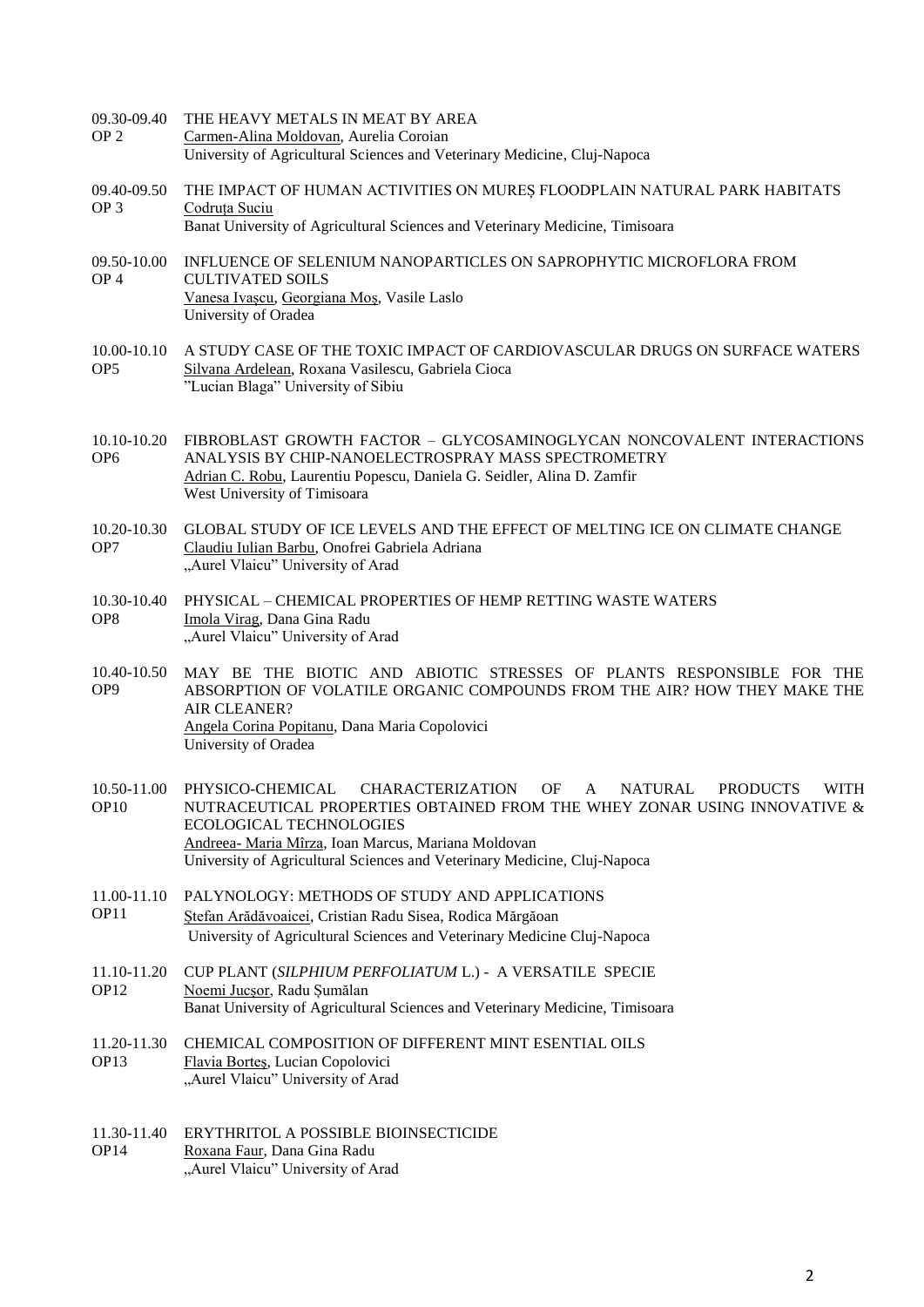#### **11.40-12.00 COFFEE BREAK**

#### **SECTION II Food Technology Food Engineering Nutrition Food Quality and Food Security Agrotourism Management Sustenability**

Chairman: Prof. dr. Zdremţan Monica Prof. dr. hab. Copolovici Dana

- 12.00-12.10 OP1 COMPARATIVE STUDY BETWEEN FLAT AND CURLY LEAVES FROM PARSLEY INCLUDING TOTAL POLYPHENOLS AND VITAMIN C Simina Coman, Simona Ioana Vicas University of Oradea
- 12.10-12.20 OP2 QUANTIFICATION OF GREEN PIGMENTS AND TOTAL CAROTENE FROM MISTLETOE GROWN ON DIFFERENT HOST TREES Eva Kleszken, Simona Ioana Vicas University of Oradea
- 12.20-12.30 INFRARED SPECTROSCOPY ANALYSIS OF SOME VEGETABLES OILS OP3 Arianna Gonzalez-Popita, Ruben Asimionesi, Florina Copaciu, Dana Leopold, Andrea Bunea University of Agricultural Sciences and Veterinary Medicine, Cluj-Napoca
- 12.30-12.40 OP4 NUTRI-EPIGENETICS: APPROACHES FOR PRECISION NUTRITION IN TYPE 2 DIABETES **MELLITUS** Ioana Cristiana Moldovan "Aurel Vlaicu" University of Arad
- 12.40-12.50 THEORETICAL ASPECTS ABOUT THE SYNTHESIS OF LIPID NANOPARTICLES INCLUDING OP5 BIOACTIVE COMPOUNDS Florina Groza, Simona Vicaș University of Oradea
- 12.50-13.00 OP6 VALORIFICATION OF *TENEBRIO MOLITOR* AS A PROTEIN SOURCE Alexandra-Ioana Pop, Camelia Răducu, Aurelia Coroian University of Agricultural Sciences and Veterinary Medicine, Cluj-Napoca
- 13.00-13.10 OP7 THE CONSUMPTION ANALYZE OF THE WINE WITH A CONTROLLED DESIGNATION OF ORIGIN FURMINT DE MINIS Ionuț-Marius Morcan, Eugenia Țigan "Aurel Vlaicu" University of Arad
- 13.10-13.20 FATTY ACIDS PROFILE AND ANTIOXIDANT ACTIVITY OF ALMOND OILS VOLATILE OP8 Adriana Csakvari, Andreea Lupitu, Simona Bungău, Manuel Alexandru Gîtea, Daniela Gîtea, Delia Mirela Țiţ, Lucian Copolovici, Sebastian Nemeth, Dana Copolovici University of Oradea
- 13.20-13.30 OP9 BIOLOGICAL RISKS ASSOCIATED WITH SEEDS & DRIED FRUITS BARS Marina Pihurov, Dana Gina Radu "Aurel Vlaicu" University of Arad
- 13.40-13.50 OP10 STUDY ON THE EVALUATION OF BIOACTIVE COMPOUNDS IN NETTLE (*URTICA DIOICA*) Francesca Trombitaș, Maria Tofană, Liana Salanță University of Agricultural Sciences and Veterinary Medicine, Cluj-Napoca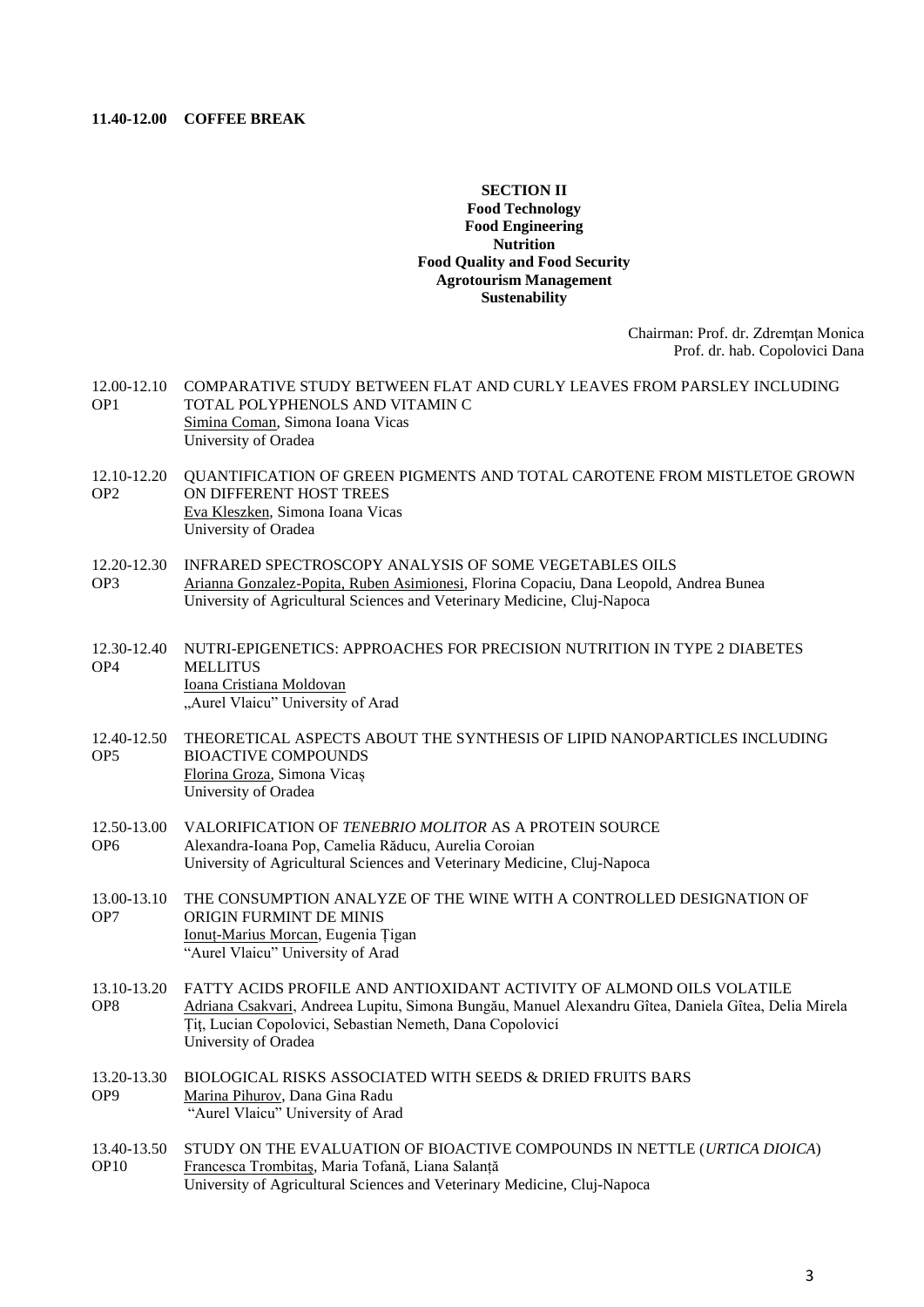13.50-14.00 OP11 STUDY ON THE IDENTIFICATION AND EXPLICATION OF THE CONTENT OF BIOLOGICALLY ACTIVE COMPOUNDS IN BY-PRODUCTS IN THE PRODUCTION OF FLAVORED TEA Timea Erika Varga, Maria Tofană, Liana Salanță University of Agricultural Sciences and Veterinary Medicine, Cluj-Napoca

#### 14.00-15.00 **LUNCH**

- 15.00-15.10 STUDY ON THE DETERMINATION OF THE CONTENT OF BIOLOGICALLY ACTIVE OP12 COMPOUNDS OF *BRASSICA OLERACEA VAR. ACEPHALA* Diana Vasilache, Maria Tofană, Liana Salanță University of Agricultural Sciences and Veterinary Medicine, Cluj-Napoca
- 15.10-15.20 CHROMATOGRAPHIC DETERMINATION OF CAFFEINE AND PHENOLIC ACIDS FROM COFFEE OP13 SAMPLES Ion Gore, Loredana Leopold University of Agricultural Sciences and Veterinary Medicine, Cluj-Napoca
- 15.20-15.30 OP14 PUBLIC PERCEPTION ON GM ORGANISMS AND FOODS Diana Alexandra Pop, Maria Zănescu, Cristian Radu Sisea University of Agricultural Sciences and Veterinary Medicine, Cluj-Napoca
- 15.30-15.40 OP15 OBTAINING A PROTEIN BAR BASED ON COCONUT BUTTER Monica Adriana Demeter, Aurelia Coroian University of Agricultural Sciences and Veterinary Medicine, Cluj-Napoca
- 15.40-15.50 FATTY ACIDS COMPOSITION OF YOGURTS FROM ROMANIAN MARKET OP16 Ionela Şuibea, Lucian Copolovici "Aurel Vlaicu" University of Arad
- 15.50-16.00 A COMPARISON BETWEEN QUALITY PARAMETERS OF TRADITIONAL "PITA DE PECICA" OP17 AND COMMON WHITE BREAD Banciu Loredana Denisa, Purda Denisa Emilia, Șerpescu Patricia Florentina, Daniela Diaconescu, Anca Dicu "Aurel Vlaicu" University of Arad

#### 16.00-16.10 HEMP MILK – A VALUABLE BEVERAGE OP17 Sara Proteasa, Dana Gina Radu "Aurel Vlaicu" University of Arad

- **16.10-16.30 COFFEE BREAK**
- **16.30-18.00 POSTERS PRESENTATION**

Chairman: Assoc. Prof. dr. eng. Dana Radu Assoc. Prof. dr.eng. Ciutina Virgiliu Assoc. Prof. dr. eng. Calinovici Ioan

#### **SECTION I**

- PP 1 INNOVATIVE THERAPEUTIC PRODUCTS BASED ON NANOPROPOLIS, BY USING MODERN ECO-NANO-TECHNOLOGIES. Paula Pasca, Vasile Laslo, Simona Vicas, Simona Cavalu University of Oradea
- PP2 STABILIZING AMBIENTAL AIR QUALITY IN NOVEMBER 01 30 NOVEMBER 2016 IN THE ALBA COUNTRY Anamaria Farcaș, Adina-Maria Bodescu "Aurel Vlaicu" University of Arad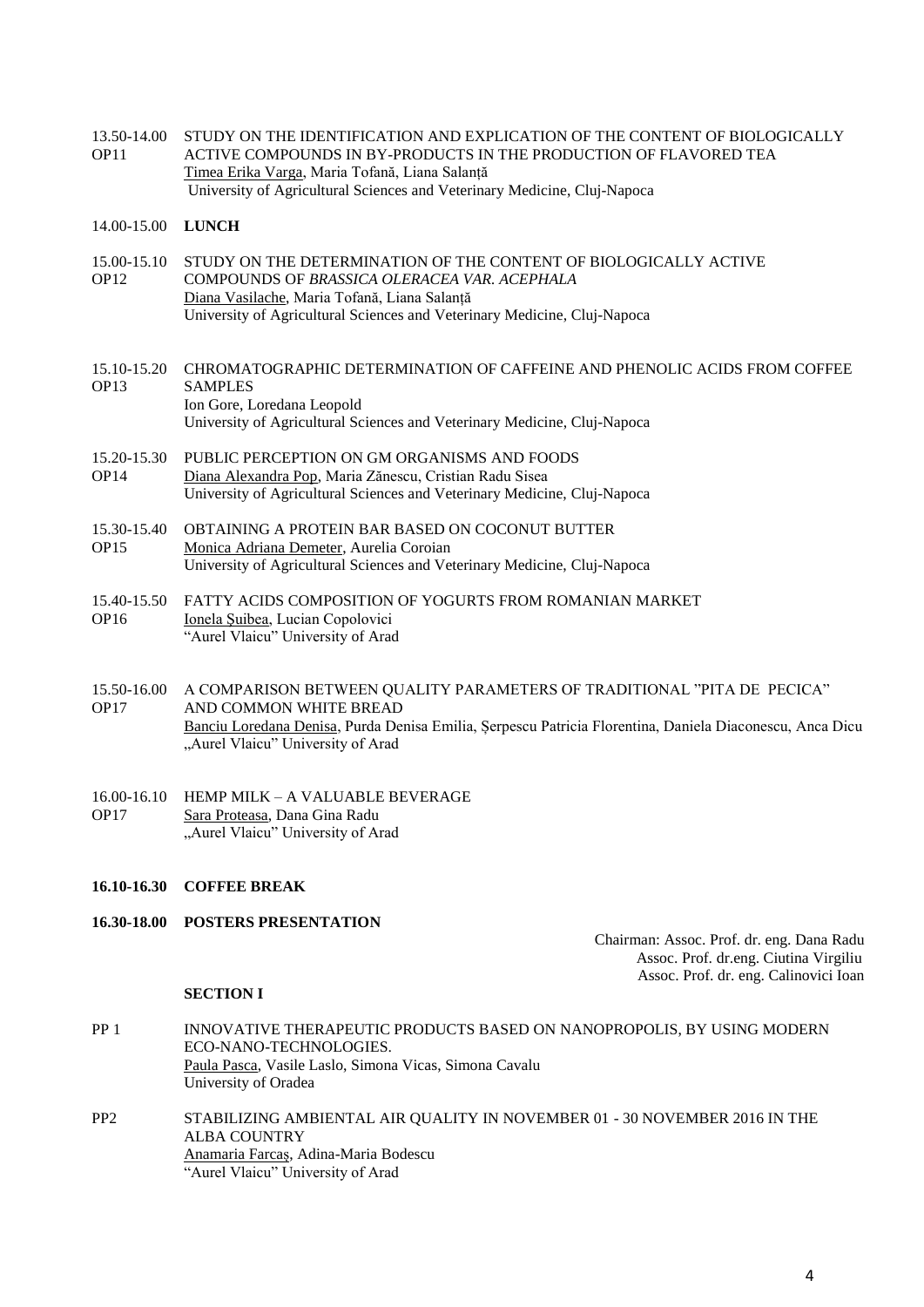| PP <sub>3</sub>  | THE INFLUENCE OF KETOPROFEN ON VOLATILE ORGANIC COMPOUNDS EMISSION AND<br>PHYSIOLOGICAL PARAMETERS<br>Monica Tășchină, Lucian Copolovici<br>"AurelVlaicu"University of Arad                                                  |
|------------------|------------------------------------------------------------------------------------------------------------------------------------------------------------------------------------------------------------------------------|
| PP <sub>4</sub>  | CONSUMER BEHAVIOR AGAINST THE USE OF MODERN AGRICULTURAL TECHNOLOGIES<br>Adrian Kiss, Florentina-Daniela Munteanu<br>"AurelVlaicu" University of Arad                                                                        |
| P <sub>P5</sub>  | STUDIES ON PESTICIDE CONCENTRATIONS IN FRESH VEGETABLES<br>Alexandru Kiss, Florentina-Daniela Munteanu<br>"AurelVlaicu" University of Arad                                                                                   |
| PP <sub>6</sub>  | WASTE MANAGEMENT- CASE STUDY IN AN AUTOMOTIVE COMPANY<br>Adrian Tuleu, Florentina-Daniela Munteanu<br>"Aurel Vlaicu" University of Arad                                                                                      |
| PP7              | PESTICIDES IN FRUITS<br>Ronela Coșoianu, Florentina-Daniela Munteanu<br>"Aurel Vlaicu" University of Arad                                                                                                                    |
| P <sub>P8</sub>  | A NEW USAGE OF PLANT ESSENTIAL OILS AS GREEN PESTICIDES<br>Andrada Vlad, Lucian Copolovici<br>"Aurel Vlaicu" University of Arad                                                                                              |
| PP <sub>9</sub>  | TOMATOES OLD LOCAL POPULATIONS - GENETIC SOURCES FOR FUTURE HYBRIDS<br>Florin Bodnărescu, Radu Şumălan<br>Banat University of Agricultural Sciences and Veterinary Medicine "King Michael 1st of Romania" from<br>Timisoara. |
| <b>PP10</b>      | VOLATILE ORGANIC COMPOUNDS EMISSION FROM FOREST ECOSYSTEMS - A REVIEW<br>Alin Martin, Lucian Copolovici<br>"Babeș-Bolyai" University, Cluj-Napoca                                                                            |
| <b>PP11</b>      | EVALUATION OF AIR QUALITY IN THE PERIOD 1 NOVEMBER 2016-30 NOVEMBER 2016 IN<br><b>BRAŞOV COUNTY</b><br>Cristina Jugan, Adina-Maria Bodescu<br>"Aurel Vlaicu" University of Arad                                              |
| PP12             | THE PRESENCE OF THE INVASIVE SPECIES "Acer negundo" IN BIODIVERSITY OF ROMANIAN<br>DEVELOPMENT REGIONS<br>Marlena Tălmaciu, Adina-Maria Bodescu<br>"Aurel Vlaicu" University of Arad                                         |
| PP <sub>13</sub> | NATURAL ANESTHETICS? FROM PAST TO PRESENT<br>Maria Daniela Mot<br>"Vasile Goldis" Western University of Arad                                                                                                                 |
| PP14             | THE PRESENCE OF THE INVASIVE SPECIES "Amorpha fruticosa" IN THE BIODIVERSITY OF THE<br><b>COUNTIES OF ROMANIA</b><br>Monica Moraru, Adina-Maria Bodescu<br>"Aurel Vlaicu" University of Arad                                 |
| <b>PP15</b>      | THE IMPACT OF THE TOURISM ON ECOSYSTEMS<br>Bianca Blidar, Lucian Copolovici<br>"Aurel Vlaicu" University of Arad                                                                                                             |
| <b>PP16</b>      | NATURAL PLANT PRODUCTS - SECONDARY METABOLITES WITH IMPORTANT<br>NUTRACEUTICAL APPLICATIONS                                                                                                                                  |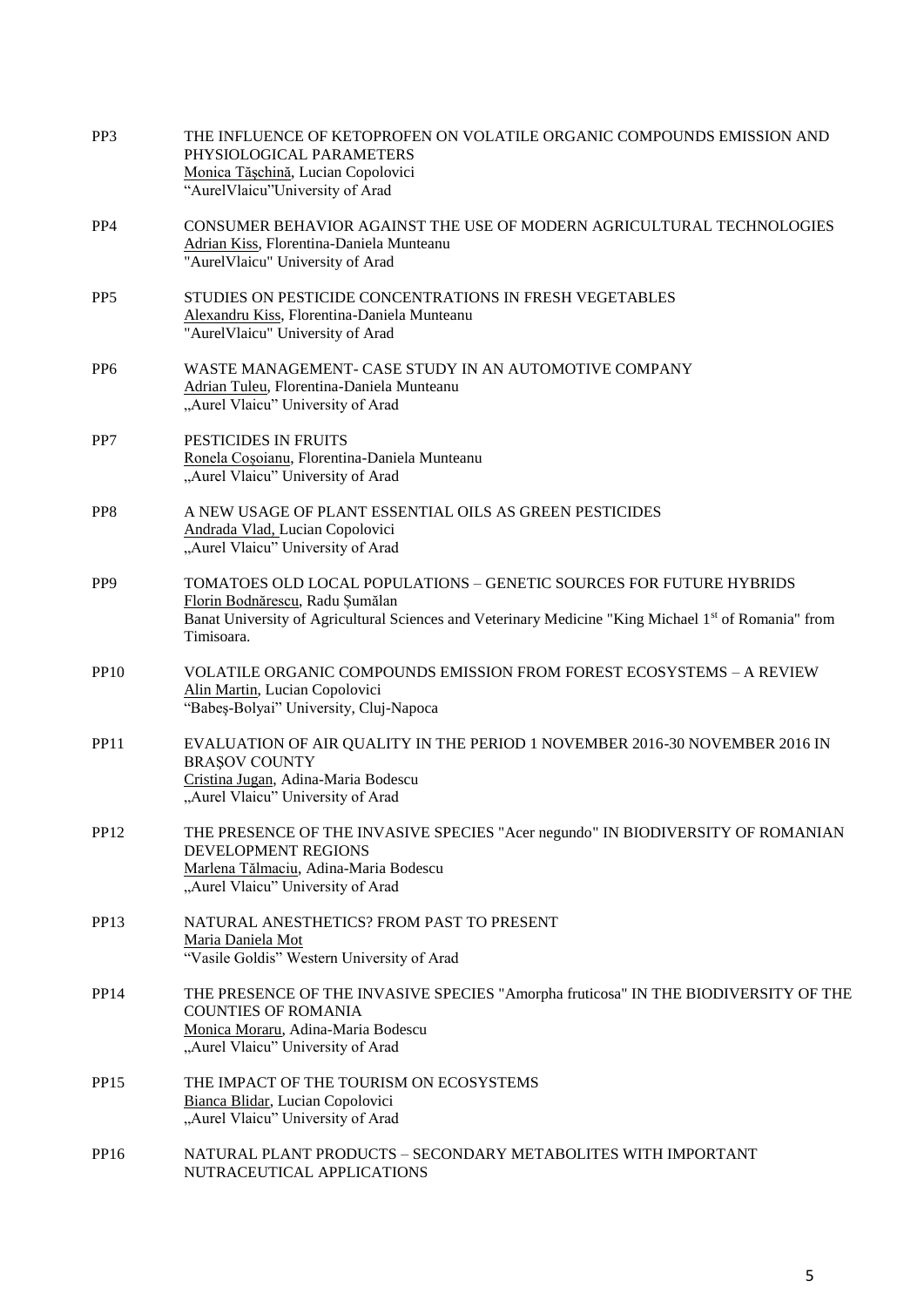|                  | Cristian Moisa, Lucian Copolovici, Andreea Lupitu, Dana Copolovici<br>Banat University of Agricultural Sciences and Veterinary Medicine, Timisoara                                                                                                                                              |
|------------------|-------------------------------------------------------------------------------------------------------------------------------------------------------------------------------------------------------------------------------------------------------------------------------------------------|
| <b>PP17</b>      | MANAGEMENT OF THE ELECTRIC AND ELECTRONIC WASTE<br>Violeta-Daniela David, Florentina-Daniela Munteanu<br>"Aurel Vlaicu" University of Arad                                                                                                                                                      |
| <b>PP18</b>      | <b>MANAGEMENT OF THE HAZARDOUS WASTE</b><br>Krisztian Felföldi, Florentina-Daniela Munteanu<br>"Aurel Vlaicu" University of Arad                                                                                                                                                                |
| <b>PP19</b>      | IMPLEMENTATION OF ISO STANDARDS IN FOOD INDUSTRY<br>Monica Groza, Florentina-Daniela Munteanu<br>"Aurel Vlaicu" University of Arad                                                                                                                                                              |
| <b>PP20</b>      | PHYTOTOXICITY OF ANTIBIOTICS TO CEREALS SEED GERMINATION<br>Olivia Pera, Lucian Copolovici<br>"Aurel Vlaicu" University of Arad                                                                                                                                                                 |
| <b>PP21</b>      | THE INFLUENCE OF ALTITUDE ON ATMOSPHERIC POLLUTION<br>Dennis N. Iosif, Dana Copolovici<br>"Aurel Vlaicu" University of Arad                                                                                                                                                                     |
| <b>PP22</b>      | THE INFLUENCE OF FLOODING ON PLANTS PHYSIOLOGYCAL PROPERTIES<br>Iuliana Pătrui, Lucian Copolovici<br>"Aurel Vlaicu" University of Arad                                                                                                                                                          |
| PP <sub>23</sub> | THE INFLUENCE OF DICLOFENAC ON PLANTS PHYSIOLOGYCAL PROPERTIES<br>Daniela Timiş, Lucian Copolovici<br>"Aurel Vlaicu" University of Arad                                                                                                                                                         |
| PP24             | THE INFLUENCE OF DROUGHT ON PLANTS PHYSIOLOGYCAL PROPERTIES<br>Gratiana-Giorgiana Buda, Lucian Copolovici<br>"Aurel Vlaicu" University of Arad                                                                                                                                                  |
| <b>PP25</b>      | <b>INDOOR AIR POLLUTION IN UNIVERSITY LECTURE ROOMS</b><br>Andrada Karman, Lucian Copolovici<br>"Aurel Vlaicu" University of Arad                                                                                                                                                               |
| PP26             | COMPARISON OF YIELDING POTENTIAL FOR EUROPEAN AND LOCAL DIOIC HEMP<br><b>CULTIVARS</b><br>Anca Ofelia Panda, Georgeta Pop, Valeriu Tabără<br>Banat University of Agricultural Sciences and Veterinary Medicine "King Michael 1st of Romania" from<br>Timisoara.                                 |
|                  | <b>SECTION II</b>                                                                                                                                                                                                                                                                               |
| PP1              | PHYSICAL & CHEMICAL PROPERTIES OF A PLANT EXTRACT<br>Ramona Carmen Hărțău, Dana Gina Radu<br>"Aurel Vlaicu" University of Arad                                                                                                                                                                  |
| PP <sub>2</sub>  | NEW APPROACHES TO IMPROVE THE OXIDATIVE STABILITY OF VEGETABLE OILS BY<br>ADDING NATURAL BIOACTIVE EXTRACTS<br>Cristina-Ramona Metzner, Andreea Ilas, Mariana-Atena Poiana<br>Banat's University of Agricultural Sciences and Veterinary Medicine "King Michael I of Romania" from<br>Timisoara |
| PP <sub>3</sub>  | NEW TRENDS REGARDING THE VALORISATION OF TOMATOES PROCESSING BY-PRODUCTS<br>IN THE MEAT INDUSTRY                                                                                                                                                                                                |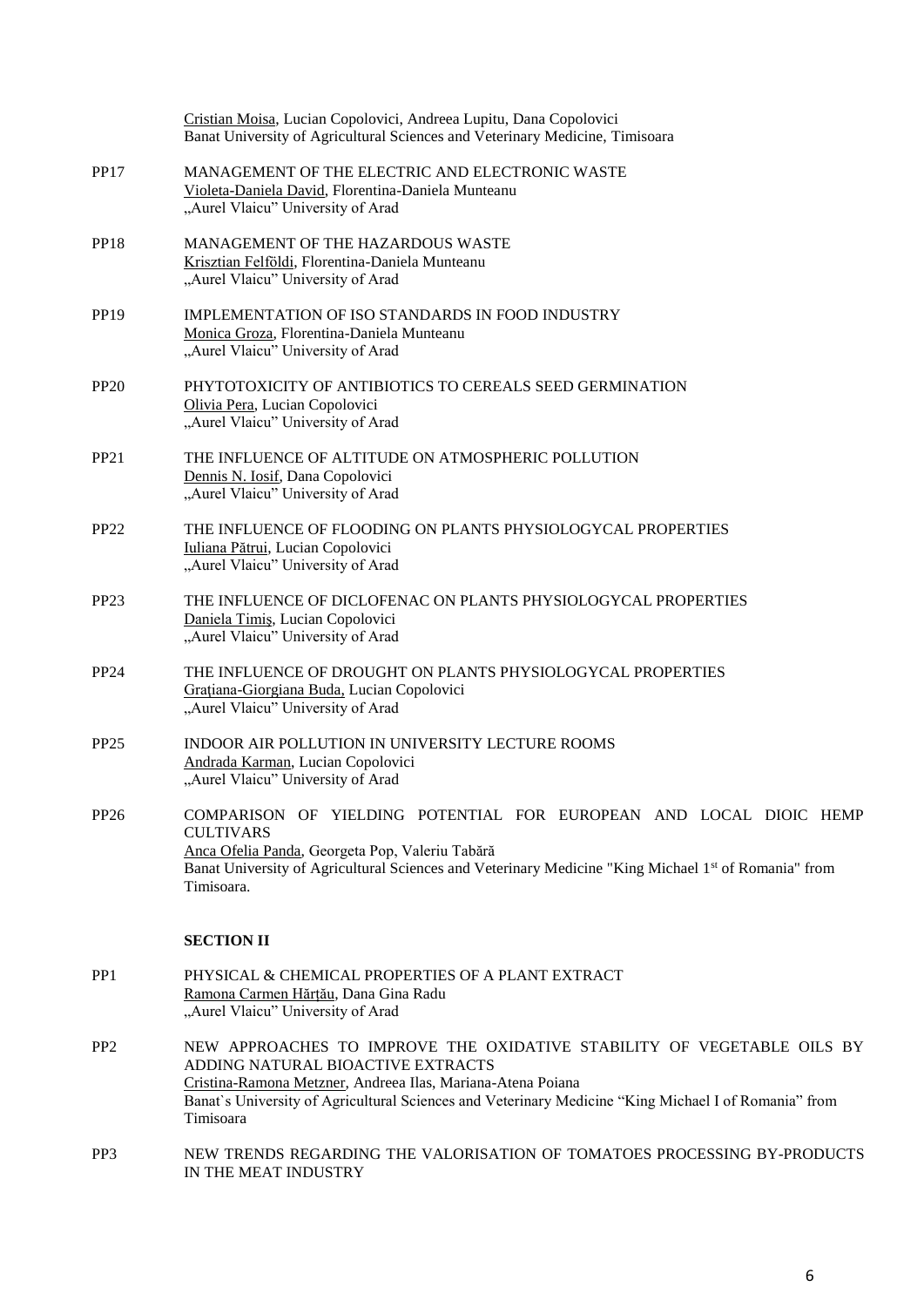|                 | Andreea Ilas, Cristina-Ramona Metzner, Ileana Cocan, Mariana-Atena Poiana<br>Banat's University of Agricultural Sciences and Veterinary Medicine "King Michael I of Romania" from<br>Timisoara                  |
|-----------------|-----------------------------------------------------------------------------------------------------------------------------------------------------------------------------------------------------------------|
| PP <sub>4</sub> | THE CHEMICAL COMPOSITION OF COMMERCIALLY TEA TREE OIL<br>Nicoleta Mihoc, Dana Copolovici<br>"Aurel Vlaicu" University of Arad                                                                                   |
| P <sub>P5</sub> | ORGANOLEPTIC AND PHYSICO-CHEMICAL ANALYSIS OF SOME HONEY COMMERCIAL<br><b>SAMPLES</b><br>Alina Stefania Dragos, Dorina Chambre<br>"Aurel Vlaicu" University of Arad                                             |
| P <sub>P6</sub> | THE FATTY ACIDS COMPOSITION OF CARP EGGS<br>Iulia Timofte, Dana Copolovici<br>"Aurel Vlaicu" University of Arad                                                                                                 |
| PP7             | METHODS FOR EVALUATING THE ANTIOXIDANT ACTIVITY OF CHOCOLATE<br>Adela Alexandra Atanasiu, Dumitru Condrat<br>"Aurel Vlaicu" University of Arad                                                                  |
| P <sub>P8</sub> | <b>IDENTIFICATION OF VOLATILE ORGANIC COMPOUNDS FROM COFFEA ARABICA</b><br>Ionela-Alina Ciurel, Dana Copolovici<br>"Aurel Vlaicu" University of Arad                                                            |
| P <sub>P9</sub> | ANIMAL'S NUTRITION INFLUENCE ON THE FAT MILK CONTENT<br>Suzana Maria Tosca, Dorina Chambre<br>"Aurel Vlaicu" University of Arad                                                                                 |
| <b>PP10</b>     | THE SOYBEAN ROASTED DETECTION IN COCOA POWDER TYPE 22<br>Roberta Lavinia Bora, Dumitru Condrat<br>"Aurel Vlaicu" University of Arad                                                                             |
| <b>PP11</b>     | POSSIBILITIES OF SALT REDUCTION IN MEAT INDUSTRY<br>Sergiu Raab, Claudiu Ursachi<br>"Aurel Vlaicu" University of Arad                                                                                           |
| <b>PP12</b>     | DETECTING ACID BENZOIC AND ITS SALTS IN THE M-TYPE MARGARINE<br>Giorgiana Andreea Betea, Dumitru Condrat<br>"Aurel Vlaicu" University of Arad                                                                   |
| <b>PP13</b>     | A SHORT REVIEW OF ALGORITHMS EVALUATING RELIABILITY<br>Valeriu Beiu, Valentina Emilia Balas, Noemi-Clara Rohatinovici<br>Politehnica University Timisoara                                                       |
| <b>PP14</b>     | EVALUATION OF FOOD RATION AT PERFORMANCE ROWING ATHLETES<br>Dan Paul Mihut, Ionel Popescu-Mitroi<br>"Aurel Vlaicu" University of Arad                                                                           |
| <b>PP15</b>     | CHARACTERISCTICS IMPROVEMENT OF THE LOCAL TRADITIONAL PRODUCT -"PĂLINCĂ DE<br>BIHOR" - DURING THE AGING IN OAK BARRELS<br>Kuvvat Yazlyyev, Merdan Sultanov, Dorina Chambre<br>"Aurel Vlaicu" University of Arad |
| <b>PP16</b>     | STUDY ON IMPROVING THE QUALITY OF RYE BREAD BY ADDITION OF WALNUT CORE<br>Timea - Noemi Kopka, Claudia Mureșan<br>"Aurel Vlaicu" University of Arad                                                             |
| <b>PP17</b>     | DETERMINATION OF CHEMICAL COMPOSITION OF PDO TRADITIONAL ROMANIAN SAUSAGES<br>Daniana E. Vasiliu, Dana M. Copolovici                                                                                            |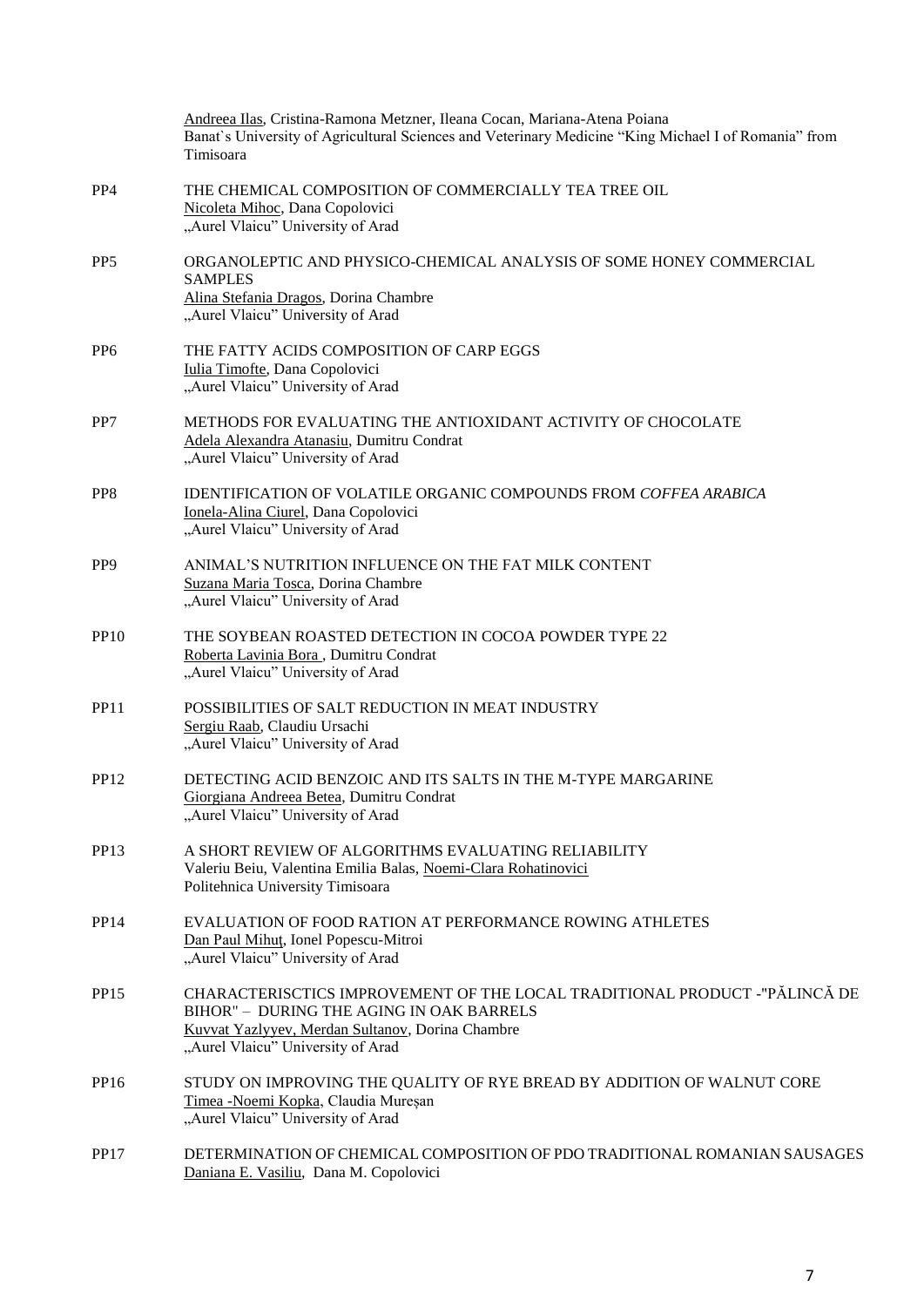"Aurel Vlaicu" University of Arad

| <b>PP18</b>      | DETERMINATION OF FATTY ACIDS PROFILE OF A TRADITIONAL SAUSAGE FROM WESTERN<br>PART OF ROMANIA<br>Adriana Iacob, Dana M. Copolovici<br>"Aurel Vlaicu" University of Arad                                                                                            |
|------------------|--------------------------------------------------------------------------------------------------------------------------------------------------------------------------------------------------------------------------------------------------------------------|
| <b>PP19</b>      | FATTY ACIDS COMPOSITION OF COMMERCIAL PORTUGUESE CHEESE<br>Denissa Arabela Pop, Dana Copolovici<br>"Aurel Vlaicu" University of Arad                                                                                                                               |
| <b>PP20</b>      | HOLISTIC FOOD PRODUCTION AND EDUCATION<br>Claudiu Iulian Barbu, Dana Gina Radu<br>"Aurel Vlaicu" University of Arad                                                                                                                                                |
| PP21             | FATTY ACIDS IDENTIFIED IN SEVERAL ROMANIAN SEMI-MATURATED CHEESES<br>Loredana Nicoleta Lazar, Dana Copolovici<br>"Aurel Vlaicu" University of Arad                                                                                                                 |
| <b>PP22</b>      | CHEMICAL COMPOSITION AND BIOLOGIC ACTIVITY OF LANTANA CAMARA L.<br>Andreea Bota, Dana Copolovici<br>"Aurel Vlaicu" University of Arad                                                                                                                              |
| <b>PP23</b>      | DISTILLATION PLANTS FOR OBTAINING HORINCI DE MARAMURES<br>Alexandra Ciuban, Dumitru Condrat<br>"Aurel Vlaicu" University of Arad                                                                                                                                   |
| <b>PP24</b>      | THE DISCOVERY OF THE FRAUDULENTLY ADDITION OF NUTRITIONAL SWEETENERS IN<br><b>APRICOT JAM</b><br>Eniko Renata Matyas, Dumitru Condrat<br>"Aurel Vlaicu" University of Arad                                                                                         |
| <b>PP25</b>      | INFLUENCE OF DIFFERENT TYPES OF PACKAGING ON THE SENSORY QUALITIES OF<br>TRADITIONAL BREAD FROM PECICA<br>Serpescu Patricia Florentina, Purda Denisa Emilia, Banciu Loredana Denisa, Anca Mihaela Dicu, Daniela<br>Diaconescu<br>"Aurel Vlaicu" University of Arad |
| PP <sub>26</sub> | A TASTY HISTORY GOURMET CIRCUIT - PECICA, ARAD COUNTY<br>Radita Oana, Stef Beatrix, Raluca Iunia, Anca Mihaela Dicu                                                                                                                                                |

## **PRODUCTS PRESENTATION**

"Aurel Vlaicu" University of Arad

Chairman: Assoc. Prof. dr. eng. Monica Lungu Assoc. Prof. dr. eng. Dorina Chambre Assoc. Prof. dr. eng. Eugenia Tigan

- Prod. P. 1 ENERGY BARS WITH SEEDS AND DRIED FRUITS Marina Pihurov, Dana Gina Radu "Aurel Vlaicu" University of Arad
- Prod. P. 2 HEMP MILK WITH SPICES FOR INCREASED STORAGE STABILITY Sara Proteasa, Dana Gina Radu "Aurel Vlaicu" University of Arad